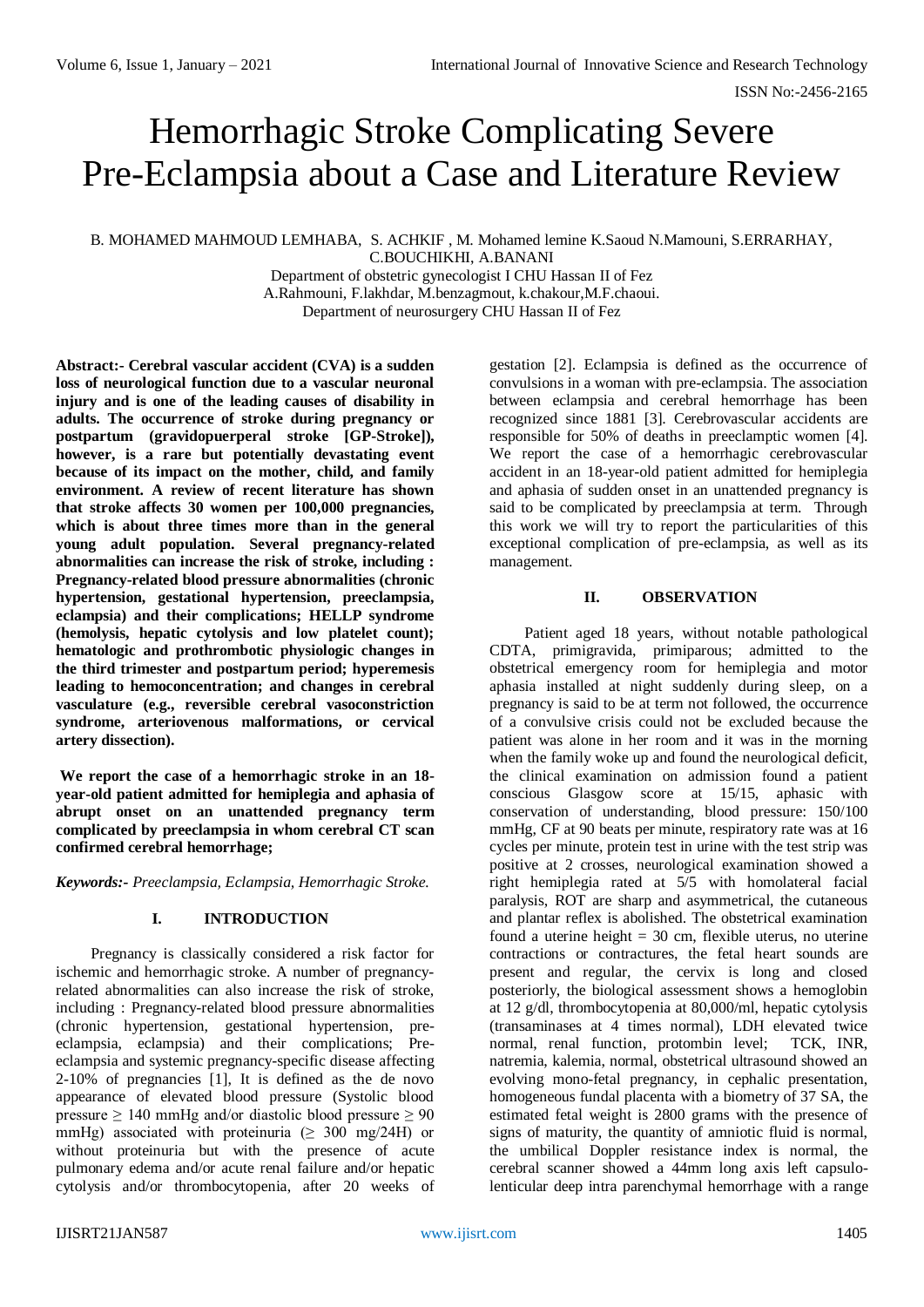#### ISSN No:-2456-2165

of peri-lesional edema and a mass effect responsible for subfalcorial engagement. The patient was initially put on antihypertensive treatment with methyldoppa 500 mg every 8 hours with normalization of the blood pressure figures, a fetal extraction by high route was decided with the birth of a newborn male ABGAR 10/10 at the 1st min, of 2800g, then the patient was managed in intensive care with simple postoperational sequences, the blood pressure figures normalized with cessation of antihypertensive treatment within the first 48 hours, the 24-hour proteinuria is 2 grams/24 hours.

An angioscanner made in 48 hours objectively a discrete increase of the left capsulo-lenticular deep intra parenchymal hemorrhage of 49mm vs 44mm of long axis with an increase of the peri-lesional edema range with a mass effect responsible for a sub-falcorial engagement. Absence of vascular abnormality detected on the cerebral angioscanner, patient put on cerebral anti edematous and analgesic drugs with a favorable evolution, and normalization of the hepatic function and improvement of the platelet count, declared outgoing after 4 days of hospitalization with a kinesitherapy program.



Cerebral scanner: hemorrhage deep left capsulo-lenticular axis with increase of the range of oedeme peri-lesional with mass effect responsible for engagement under falcoriel

# **III. DISCUSSION**

Stroke is a particularly serious condition, a major cause of death and acquired disability in the general population worldwide. Stroke is a sudden loss of neurological function due to neuronal injury from vascular causes. It is a neurological emergency with very high morbidity and mortality, and its incidence increases with age and the presence of cardiovascular risk factors.[1] It primarily affects an elderly population, with young adults appearing to be relatively unaffected by stroke. Nevertheless, a higher incidence of stroke in the non-elderly population may be observed in pregnant and postpartum women. [2]. Stroke in pregnancy or postpartum (gravidopuerperal stroke [GP-Stroke]) is a rare but potentially dramatic event, however, because of the lifethreatening and disabling risk to the mother and the potential consequences to the child. Many uncertainties remain regarding stroke incidence, risk factors and causes, maternal and fetal prognosis, and obstetric and neurologic management (3-4). The majority of studies of the incidence

of [stroke-GP] are older, most of which have been small, inpatient studies. More recent studies from the United States (5-6) and Sweden (7) have included a large number of pregnancies from national databases. The incidence of stroke-GP ranges from 5 to 67 per 100,000 deliveries and differs widely among countries. Incidence ranges from 4 to 19/100,000 for cerebral hemorrhage, 4 to 36/100,000 for cerebral infarction (sometimes including venous infarction), and 2 to 14/100,000 for meningeal hemorrhage. And from 0.6 to 16/100,000 for cerebral venous thrombosis (CVD) in Western countries, with an average of around 10/100,000. These accidents occur mainly during the third trimester of pregnancy and in the postpartum period, with a peak frequency in the first weeks postpartum [8-9]. The two major causes of cerebral hemorrhage during pregnancy and postpartum found in the literature were eclampsia and ruptured cerebrovascular malformation (10), during eclampsia, it is most often a poorly followed pregnancy, cerebral hemorrhages are observed in more than 40% of the autopsy series. These are multiple petechial hemorrhages, cortical or located at the cortex-subcortical white matter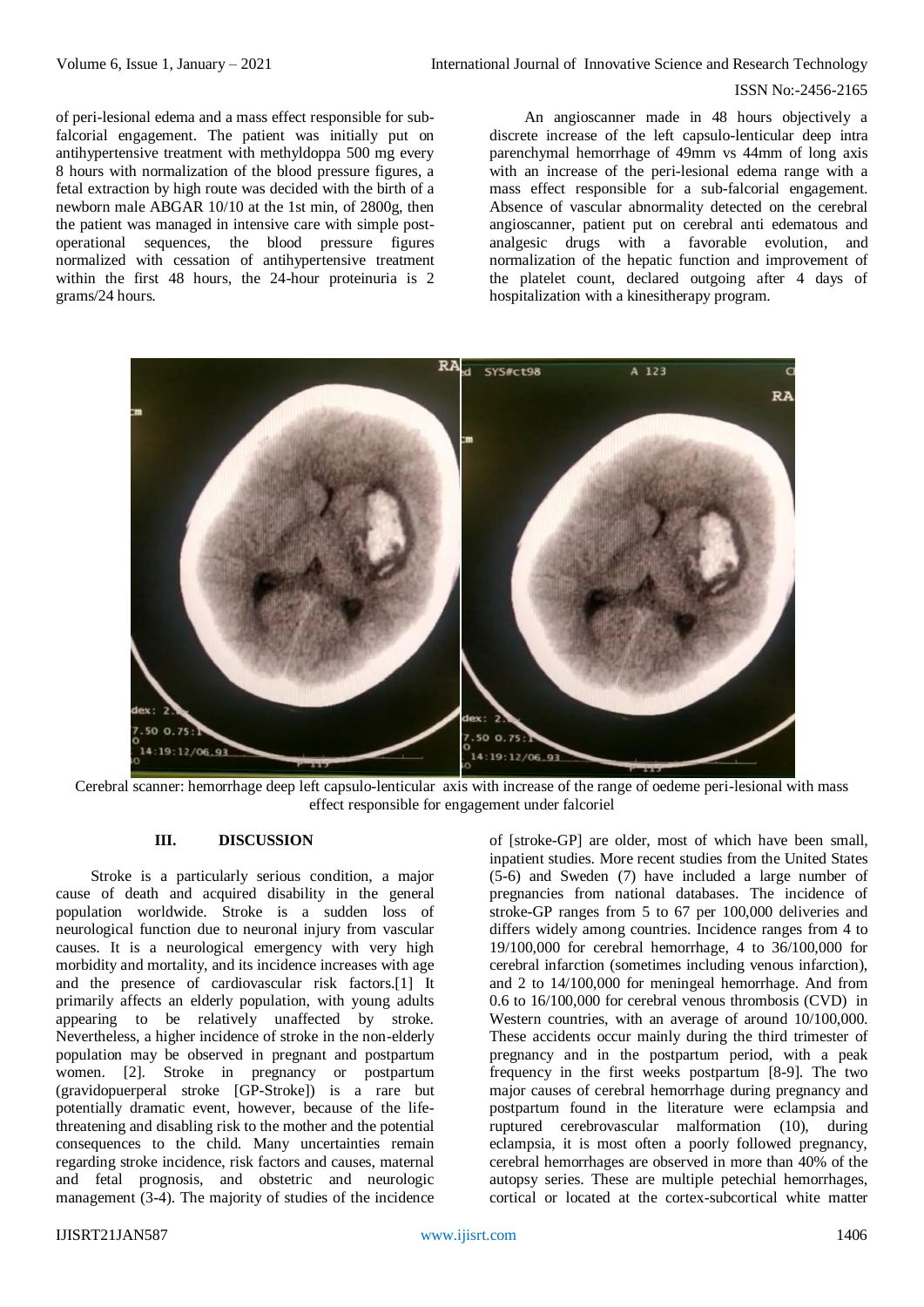#### ISSN No:-2456-2165

junction, or sometimes hematomas that may open in the ventricular or subarachnoid spaces [11]. High blood pressure, rupture of the blood-brain barrier, plasma exudation, erythrocyte diapedesis, and coagulation disorders are factors contributing to the occurrence of bleeding during eclampsia(11), Maternal and fetal prognosis remains poor, with maternal and fetal mortality rates of 43% and 29%, respectively (10). The most effective strategy for detecting preeclampsia is to monitor blood pressure values during the second and third trimester of pregnancy. Several therapeutic agents are used as preventive measures for eclampsia. Currently, treatment with aspirin has been shown to be effective in terms of prevention. A randomized prospective study showed a significant decrease in the rate of preeclampsia in the group of women with a major obstetric history treated with 150 mg/d of aspirin and 300 mg/d. In practice, doses of 50 to 100 mg/d are used at 14 weeks if there is a pathological history or at 22 weeks if the Doppler is pathological [12].Chronic high arterial hypertension, hemostasis disorders, vasculitis, drug addiction and moyamoya syndrome are classic but exceptional causes of cerebral hemorrhages during pregnancy. A cerebral hemorrhage may also indicate a cerebral metastasis of a choriocarcinoma(13).

For ischemic arterial accidents in pregnancy and postpartum, the etiologies are the same as those usually encountered in young adults such as cardiomyopathy, emboligenic cardiopathy, arteriopathy and benign acute cerebral angiopathy. To these are added those specifically associated with pregnancy, such as eclampsia, choriocarcinoma and amniotic embolism (13-14).

For cerebral venous trombosis, the peak frequency is in the postpartum [15]. Most occur 10 to 20 days after delivery [16] but some are earlier. In Western countries, most postpartum cerebral venous thrombosis occurs during normal childbirth, while in developing countries it occurs more frequently in home deliveries in poorly monitored patients [17]. Cerebral venous thrombosis is rare during pregnancy [18].

Therapeutic management includes the treatment of neurological disease and obstetrical management. Nevertheless, for cerebral hemorrhage, surgery may be undertaken whenever indicated and possible regardless of the term of the pregnancy. If fetal maturity is sufficient, the operation can be immediately preceded by a caesarean section. In other cases, neurosurgical treatment can be performed during pregnancy. In hemorrhages occurring during eclampsia, termination of pregnancy is most often accompanied by resolution of the eclamptic syndrome; medical treatment to control high blood pressure, seizures and cerebral edema.

Several observations of embolized ruptured arterial aneurysms during pregnancy have been reported [19]. If the arterial aneurysm is fully treated, delivery can take place normally at term, by natural route, and there are no contraindications to subsequent pregnancies [20]. If the arterial aneurysm has not been treated, natural childbirth is nevertheless generally recommended, but with the precaution of an epidural anesthesia to avoid expulsive efforts and possibly assisting forceps delivery [20]. In arteriovenous malformations, the therapeutic indications should be carried out in the same way as outside pregnancy. A surgical indication is more rarely chosen. Embolization and stereotactic radiotherapy should be avoided in pregnant women. Until the arteriovenous malformation is completely treated, it is advisable to advise against any new pregnancy if the malformation has been revealed by a hemorrhage. However, this precaution is not useful in patients whose arteriovenous malformation has not bled. On the other hand, pregnancy seems to be possible in a woman with an arteriovenous malformation who has never bled. The decision must be made on an individual basis. In the case of stereotactic radiotherapy, a delay of 2 years is recommended before pregnancy( 13).

For obstetrical management. There are very few studies on obstetrical management. The rules of conduct that have been proposed should be considered on an individual basis. In general, very careful hemodynamic monitoring of the mother should be observed and extreme variations in blood pressure should be avoided. Caesarean section should not be systematic: its indications are based on obstetrical reasons. In most cases, there is no neurological contraindication to vaginal delivery (13).

# **IV. CONCLUSION**

The occurrence of a stroke during pregnancy or postpartum (gravido-puerperal stroke [GP-stroke]) is however a rare event, but potentially dramatic by the risk of disability and death in the mother and the possible consequences in the child. Many uncertainties remain regarding the incidence of these strokes, their risk factors and causes, maternal and fetal prognosis, and obstetric and neurological management.

### **REFERENCES**

- [1]. Hankey GJ, Warlow CP. Treatment and secondary prevention of stroke: evidence, costs, and effects on individuals and populations. Lancet Lond Engl. 23 Oct 1999;354(9188):145763-.
- [2]. Miller EC, Yaghi S, Boehme AK, Willey JZ, Elkind MSV, Marshall RS. Mechanisms and outcomes of stroke during pregnancy and the postpartum period: A cross-sectional study. Neurol Clin Pract. Feb 2016;6(1):2939-.
- [3]. *Davie CA, O'Brien P. Stroke and pregnancy. J Neurol Neurosurg Psychiatry 2008;79:240-5.*
- [4]. *Tang SC, Jeng JS. Management of stroke in pregnancy and the puerperium. Expert Rev Neurother 2010;10:205-*
- [5]. *Bateman BT, Schumacher HC, Bushnell CD et al. Intracerebral hemorrhage in pregnancy: frequency, risk factors, and outcome. Neurology 2006;67:424-9.*
- [6]. *Lanska DJ, Kryscio RJ. Risk factors for peripartum and postpartum stroke and intracranial venous thrombosis. Stroke 2000;31:1274-82.*